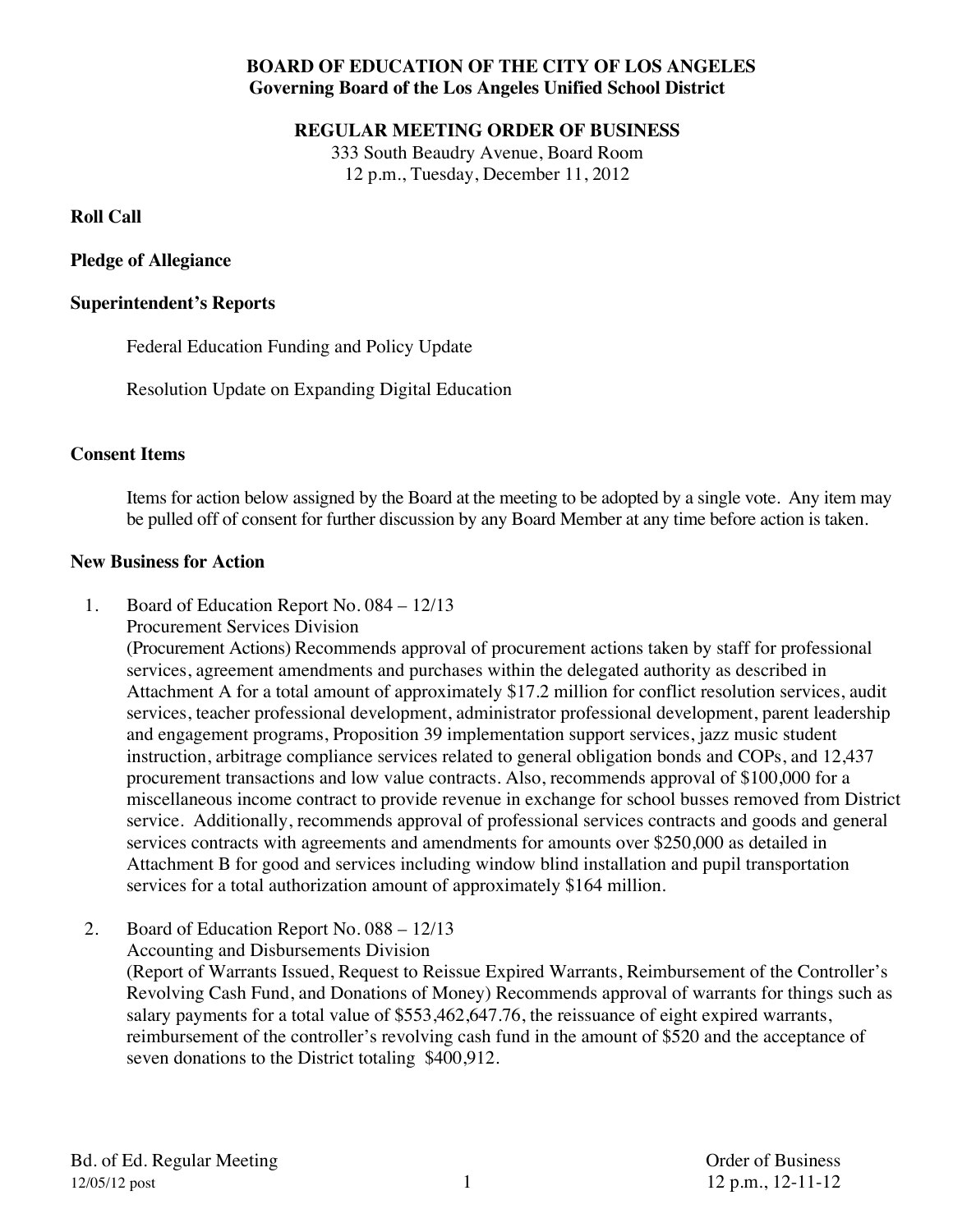- 3. Board of Education Report No. 103 12/13 Accounting and Disbursements Division (Financing Team for the 2012-13 Mid-Year Tax and Revenue Anticipation Notes) Recommends authorization for the Chief Financial Officer and other officers to assemble the financing team for the 2012-13 Mid-Year TRANs to fund the District's temporary cash flow deficits in Spring 2013.
- 4. Board of Education Report No. 107 12/13 Office of the Chief Financial Officer (Authorization to Make Interfund Transfer) Recommends the approval of authorization for District staff to make interfund transfers between the General Fund, Adult Education Fund, Special Reserve Fund, Capital Services Fund and other funds.
- 5. Board of Education Report No. 105 12/13 Office of the Chief Financial Officer (Authorization To Allow Temporary Borrowing from the School Pool Funds Maintained by the Los Angeles County Treasurer) Recommends approval of the adoption of a Cash Borrowing Resolution allowing the Treasurer of the County of Los Angeles to make temporary transfers of funds from the County's School Pools Fund and authorization for District staff to make requests for such transfers.
- 6. Board of Education Report No. 104 12/13 Office of the Chief Financial Officer (2012-13 First Interim Financial Report and 2013-14 Fiscal Stabilization Plan) Recommends approval of submission of the First Interim Financial Report to the Los Angeles County Office of Education with a qualified certification signifying, based on current projections, the District may not be able to meet its financial obligations for the current fiscal year and for the current or two subsequent years. Also recommends adoption of a Fiscal Stabilization plan.
- 7. Board of Education Report No. 089 12/13 Human Resources (Routine Personnel Actions) Recommends approval of 3,419 routine personnel actions such as promotions, transfers, leaves, etc.
- 8. Board of Education Report No. 090 12/13 Human Resources (Nonroutine Personnel Actions) Recommends the demotion of one classified employee, the dismissals of two classified employees, and the rescission of dismissal of one classified employee.
- 9. Board of Education Report No. 085 12/13 Facilities Services Division (Facilities Services Division Contract Actions) Recommends approval of actions that have been executed within the delegated authority including the approval of award of five advertised construction contracts for \$11,342,000; two job order contract amendments for \$2 million; approval of change orders for approximately \$3.9 million; the completion of 49 contracts; award of 37 informal contracts totaling \$386,452; the rejection of one bid; the award of one negotiated sole source contract for \$50,000; extra services and amendments for approximately \$1.2 million; and two option year and amendments of professional services contracts for \$3187,054.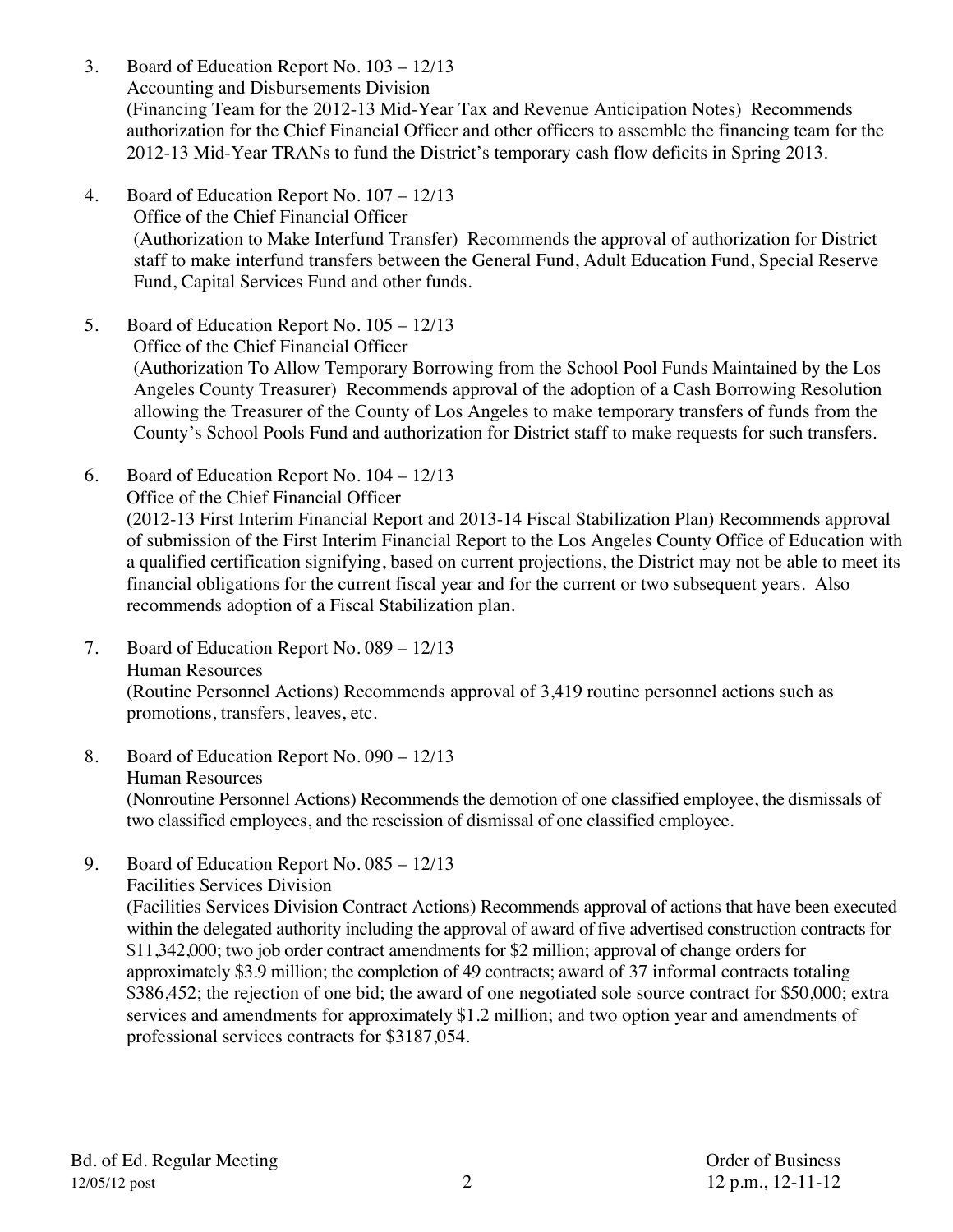- 10. Board of Education Report No. 086 12/13 Facilities Services Division (Amendment to the Facilities Services Division Strategic Execution Plan to Define and Approve 13 Alteration and Improvement and Board Member Priority Projects) Recommends approval of amendment to the Facilities Services Division Strategic Execution Plan to include 13 specified Alteration and Improvement projects and Board Member Priority projects valued at \$614,863 in Board Districts 2, 5, 6, and 7.
- 11. Board of Education Report No. 092 12/13 Facilities Services Division (Resolution of Intention to Dedicate Real Property at Yes Academy) Recommends adoption of a resolution of intention on the dedication of real property to the City of Los Angeles for the dedication of land for a public handicapped accessible ramp at the school located at 3140 Hyde Park Blvd. in the City of Los Angeles.
- 12. Board of Education Report No. 093 12/13 Facilities Services Division (Resolution of Intention to Dedicate Real Property at Northridge Academy High School) Recommends adoption of a resolution of intention on the dedication of real property to the City of Los Angeles for the dedication of land for a sidewalk along Zelzah Avenue at the school located at 9601 Zelzah Avenue in the City of Northridge.
- 13. Board of Education Report No. 094 12/13 Facilities Services Division (Resolution of Intention to Dedicate Real Property Associated with the East Los Angeles Star Adult Education Facility and High School Academy Projects) Recommends adoption of a resolution of intention on the dedication of real property to the County of Los Angeles for the dedication of land for four public handicapped accessible ramps at the school located at 319 Humphreys Avenue in the City of Los Angeles.
- 14. Board of Education Report No. 095 12/13 Facilities Services Division (Resolution of Intention to Dedicate an Easement at Olympic Primary Center) Recommends adoption of a resolution of intention on the dedication of an easement to the City of Los Angeles for a nonexclusive storm drain at the school located at 950 S. Albany Street in the City of Los Angeles.
- 15. Board of Education Report No. 106 12/13 Office of the Superintendent Facilities Services Division (Proposition 39 Charter Facilities Compliance for the 2013-2014 School Year – Authorization to Issue Preliminary Proposals and Final Offers, and Negotiate and Execute Alternative Agreements and Facilities Use Agreements) Recommends approval of authorization for District staff to issue preliminary proposals and offers of space, negotiate and execute alternative agreements, decline to make offers of space, and to negotiate and execute facilities use agreements for the occupancy of space by charter schools pursuant to Proposition 39 facilities requests.
- 16. Board of Education Report No. 097 12/13 **PUBLIC HEARING**  Charter Schools Division (Approval of the Renewal of the Charter for KIPP Academy of Opportunity) Recommends the approval of the renewal of the charter for KIPP Academy of Opportunity for 5 years to serve 343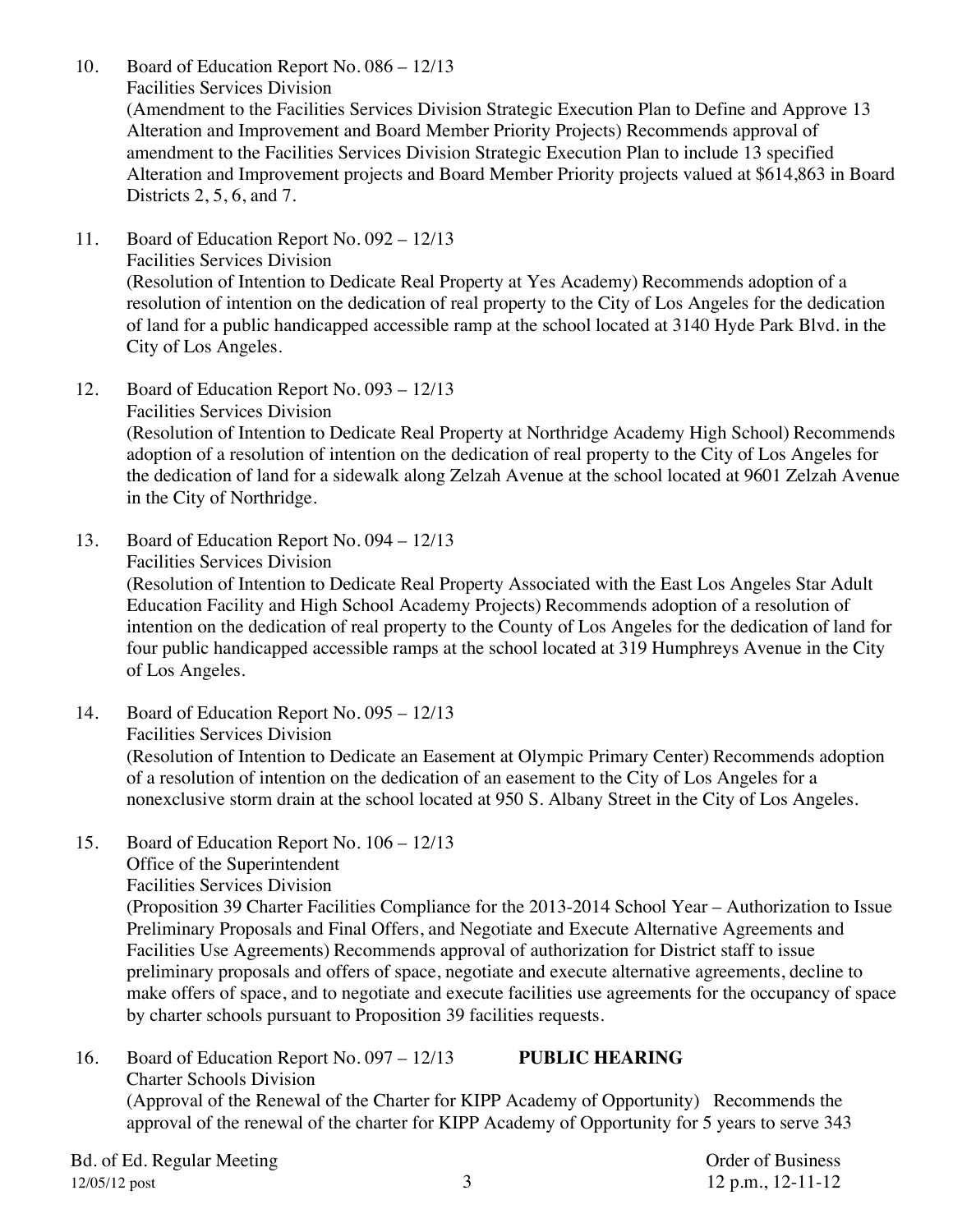students in grades 5-8 at the school located at 9900 S. Vermont Avenue and 7019 S. Van Ness Avenue in the City of Los Angeles.

- 17. Board of Education Report No. 098 12/13 **PUBLIC HEARING**  Charter Schools Division (Approval of the Renewal of the Charter for KIPP LA College Prep) Recommends the approval of the renewal of the charter for KIPP LA College Prep for 5 years to serve 466 students in grades 5-8 at the school located at 2814 Whittier Blvd. in the City of Los Angeles.
- 18. Board of Education Report No. 099 12/13 **PUBLIC HEARING**  Charter Schools Division (Approval of the Renewal of the Charter for KIPP Raíces Academy) Recommends the approval of the renewal of the charter for KIPP Raíces Academy for 5 years to serve 600 students in grades K-4 at the school located at 668 S. Atlantic Blvd. in the City of Los Angeles.
- 19. Board of Education Report No. 100 12/13 **PUBLIC HEARING**  Charter Schools Division (Approval of the Renewal of the Charter for New Los Angeles Charter School) Recommends the approval of the renewal of the charter for New Los Angeles Charter School for 5 years to serve 360 students in grades 6-8 at the school located at 1919 Burnside Avenue in the City of Los Angeles.
- 20. Board of Education Report No. 101 12/13 **PUBLIC HEARING**  Charter Schools Division (Approval of the Renewal of the Charter for Stella Middle Charter Academy) Recommends the approval of the renewal of the charter for Stella Middle Charter Academy for 5 years to serve 630 students in grades 5-8 at the school located at 2636 Mansfield and on the campus of  $98<sup>th</sup>$  Street Elementary School located at 5431 W. 98<sup>th</sup> Street in the City of Los Angeles.
- 21. Board of Education Report No. 102 12/13 **PUBLIC HEARING** Charter Schools Division (Approval of the Amendment to the Charter for Pacoima Charter School to Amend its Bylaws and Governance and Incorporate as a Non-Profit Public Benefit Corporation) Recommends the approval of the amendment to the charter of Pacoima Charter School to allow for the school to be governed by a  $501(c)(3)$  corporation.
- 22. Board of Education Report No. 091 12/13 Office of Instruction (Adoption of the LAUSD Title I Parent Involvement Policy) Recommends adoption of the LAUSD Title I Parent Involvement Policy allowing the District to move forward in developing and delivering parent engagement strategies to strengthen the capacity of Title I schools.
- 23. Board of Education Report No. 096 12/13 Office of School Operations (Restoration of the 180-Day 2012-2013 Instructional Calendars) Recommends approval of a revised 2012-13 instructional calendars to reflect restoration of the full 180-day academic year for single and multi-track schools with one pupil free day on the single-track calendar and a pupil free day on each track of the multi-track calendar.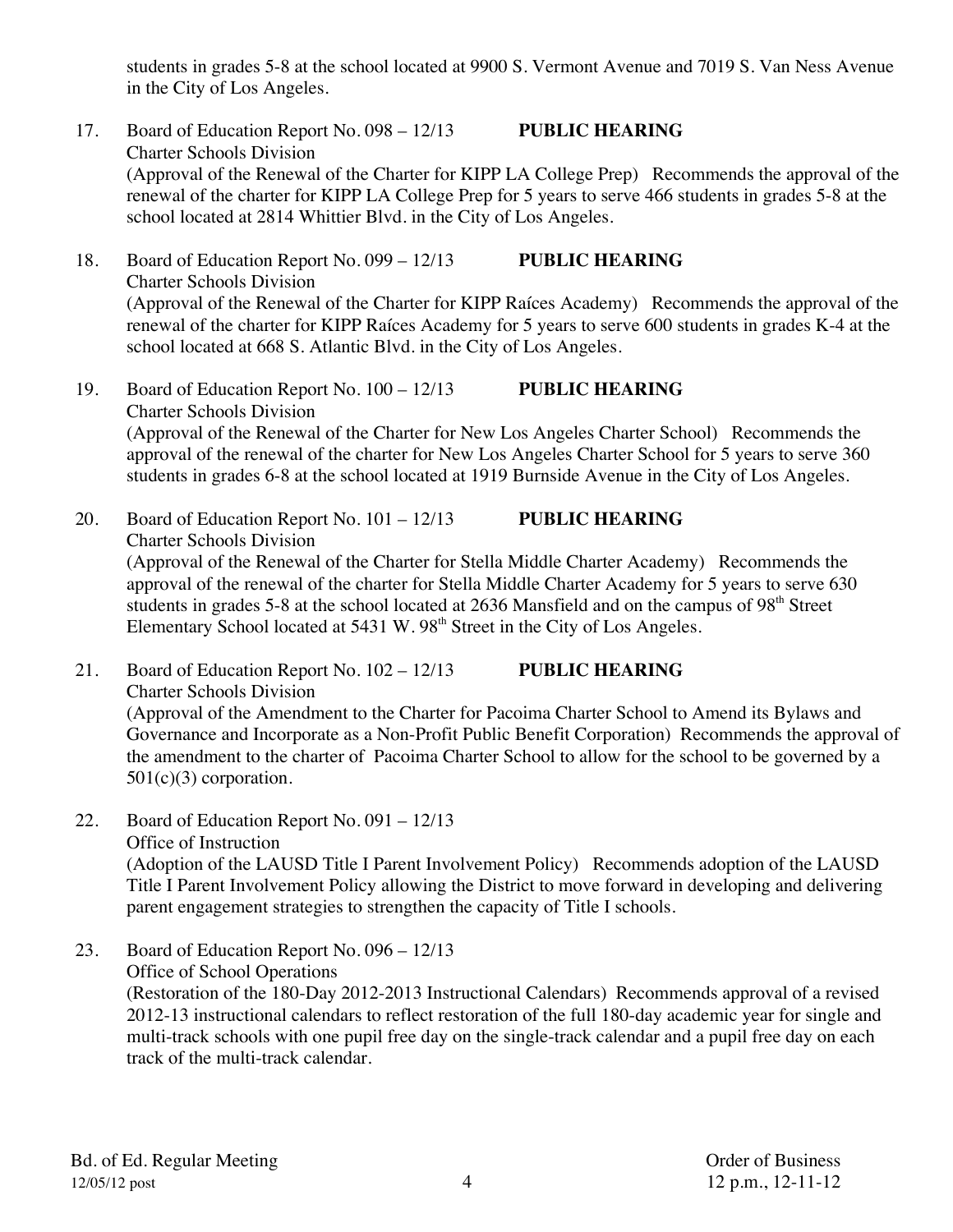## **Board Member Resolutions For Action (Continues at Tab 35)**

24. Mr. Zimmer - Commitment to Honor Teaching and Learning in the 21st Century (Noticed June 12, 2012 and Postponed from the Regular Board Meetings of June 28, 2012, August 21, 2012, September 11, 2012, October 9, 2012, and November 13, 2012)

Whereas, The Governing Board of the Los Angeles Unified School District seeks to expedite full implementation of a new and effective system of teacher training, support and evaluation that both accelerates achievement for all students and establishes clear pathways for professional growth and career advancement for all our teachers;

Whereas, This new comprehensive system must be developed and have the buy-in of teachers and the support of administrators, parents, and community in order to be successful;

Whereas, Teaching and learning in the  $21<sup>st</sup>$  century requires a new generation of fair and trustworthy assessments that honor the complexities and demands of teaching and learning, and are designed to be robust and relevant to the real world, reflecting the knowledge and skills that young people need for success in college and careers, preparing students and our communities to be best positioned to compete successfully in the global economy;

Whereas, The internationally benchmarked Common Core Standards, recently adopted by the District, will emphasize creativity, collaboration, critical thinking, presentation and demonstration, problem solving, research and inquiry and career readiness;

Whereas, The creation of the next generation of assessments provides the opportunity to build a balanced evaluation system where both formative and summative assessments are an integral part of information gathering and are fundamental to the practice of teaching and learning;

Whereas, District teachers and administrators are partnering with their counterparts in other districts to create robust formative and summative assessments for the Common Core Standards that will capture student mastery of content standards and skills;

Whereas, The collaborative piloting and demonstration project developed through the Teacher Effectiveness Task Force is nearing the completion of its second year; and

Whereas, The utility and validity of using student standardized test score results as part of an individual teacher evaluation have been questioned by researchers, educators, school board members and superintendents across the political spectrum; now, therefore be it

Resolved, That the Governing Board of the Los Angeles Unified School District reaffirms its commitment to a collaboratively developed and collectively bargained comprehensive plan for teacher and administrator training, support and evaluation;

Resolved further, That the Board requests the Superintendent to report the complete findings of the independent evaluation of the Pilot Program in Improving Teaching and Learning before the end of October of 2012;

Resolved further, That the Board endorses the appropriate use of standardized tests score data, including growth measures like Academic Growth over Time (AGT), along with measures of authentic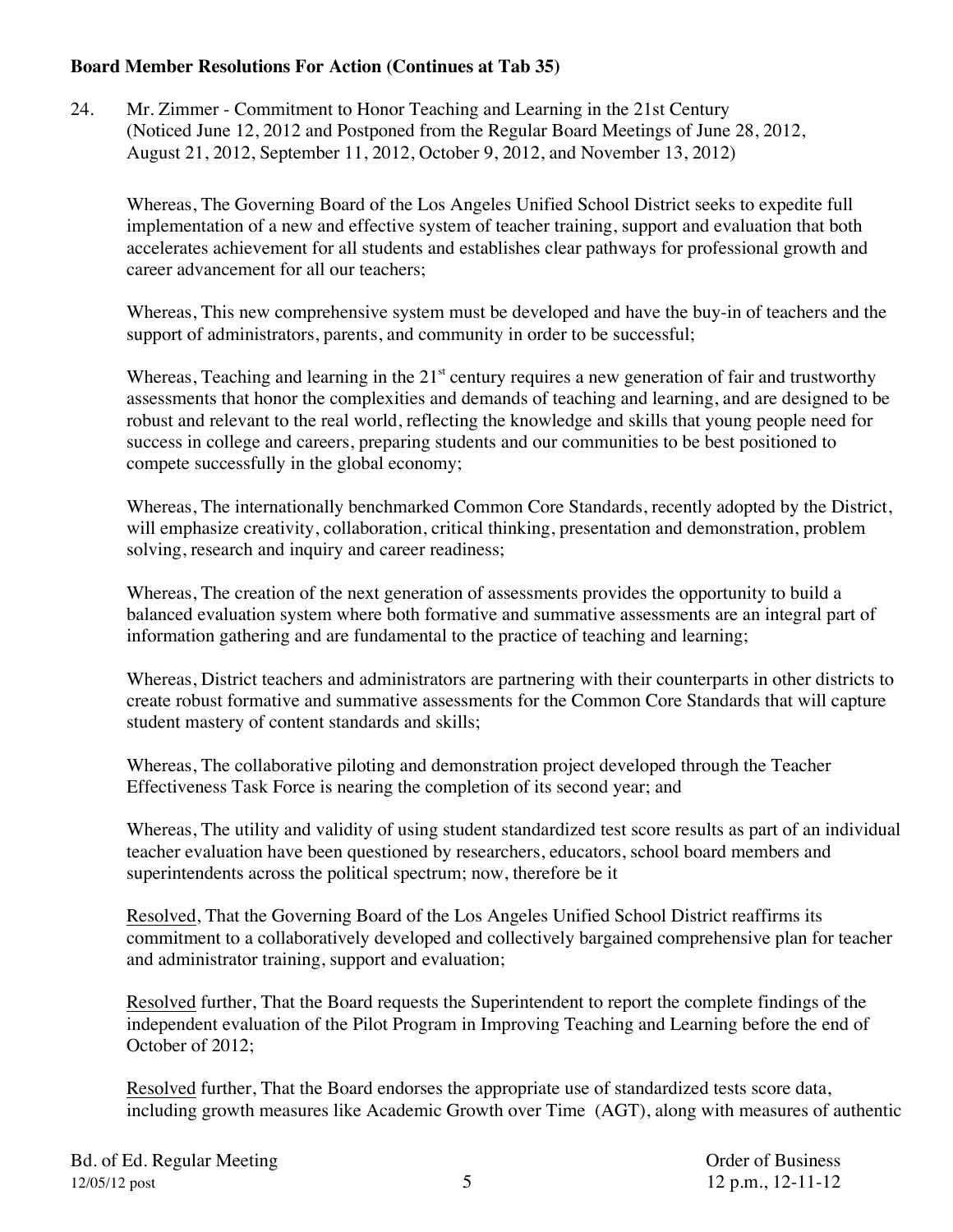assessment and measures of student progress towards graduation, to provide school-wide statistics that can help identify strengths, areas for growth and specific targeted school-wide academic focus;

Resolved further, That the Board urges the Superintendent to use a robust and diverse set of student learning instruments, including both state administered exams and authentic teacher developed assessments, that will allow for more complete and reliable student growth indicators to be a part of teacher's professional growth and evaluation. This detailed information about student academic growth should be used instead of AGT scores or any other measurements based on a single test, as teachers and administrators seek to use data to inform best practices that will improve student achievement;

Resolved further, That the Board affirms the important role of Peer Assistance and Review (PAR) for assisting and intervening when teachers struggle or need additional resources and asks the Superintendent to report back to the Board about the current role of PAR in the District and options for strengthening this process;

Resolved further, That the Board affirms the essential role of strong teacher preparation, training and support in an educator's professional growth and their students' academic achievement and that the Superintendent impanel a group of experts, educators and community stakeholders to study the quality of teacher education and alternative certification programs in Los Angeles with recommendations to be submitted to the Board by December 31, 2012;

Resolved further, That the Board confirms the importance of the tenure process as a significant first career milestone that should reflect particular benchmark indicators that measure progress towards skill mastery and professional growth; and, be it finally

Resolved, That the Board urges the Superintendent to accelerate the collective bargaining process with United Teachers of Los Angeles and Associated Administrators of Los Angeles around teacher training, support and evaluation, and bring a collaborative proposal to the Board for approval by a target date of November 27, 2012.

25. Mr. Kayser – Highest Ethical Standards for the Los Angeles Unified School District (Noticed November 13, 2012) **TO BE POSTPONED TO THE REGULAR** 

# **BOARD MEETING OF 01/15/13**

Whereas, The granting or denial of a single contract with a charter school operator can involve millions of dollars and hundreds of jobs over time; and

Whereas, As much as no elected official should accept campaign contributions from a vendor with a contract pending; now, therefore, be it

Resolved, That sitting members of the Governing Board of the Los Angeles Unified School District shall automatically recuse themselves from voting on a charter contract if they have received campaign contributions six months prior to the vote.

26. Mr. Zimmer, Ms. García - Improving Food and Nutrition Policy (Noticed November 13, 2012)

Whereas, The Governing Board of the Los Angeles Unified School District has historically been recognized as a model in implementing nutrition policies that support the healthy nourishment of students to achieve academic excellence and reach 100% graduation for all;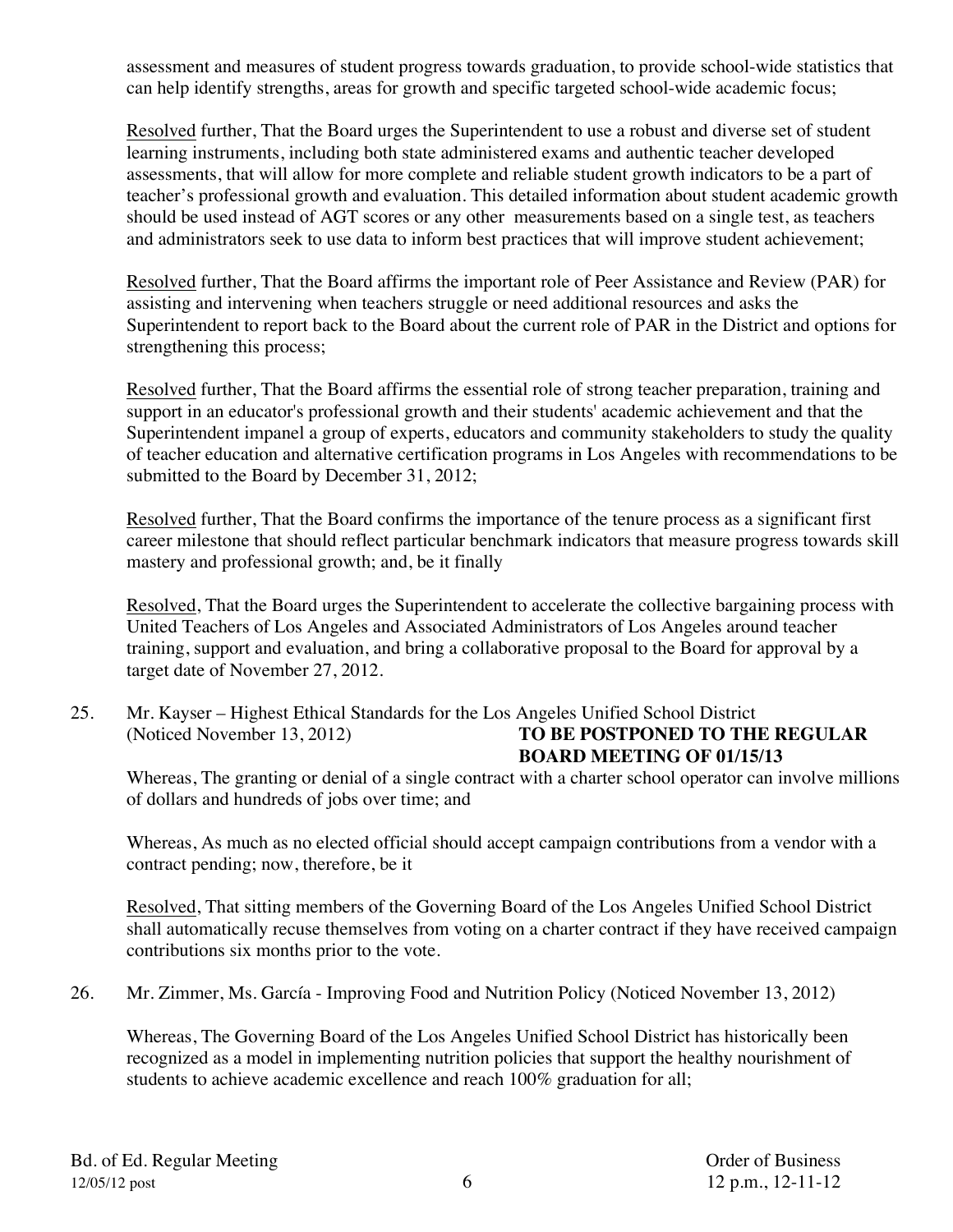Whereas, Improvement of nutrition practices from the past motions has contributed to the decline in childhood obesity within Los Angeles County, providing a framework for improving our children's health. Despite the progress made, an epidemic of childhood obesity continues to threaten the health of our students;

Whereas, Nationally, one-third of adults and youth between the ages of 6 and 19 years is obese, often as a result of poor nutrition and a lack of physical activity. The Centers for Disease Control and Prevention has noted in 2011 that obesity is a priority focus in chronic disease prevention, and is a major contributor to heart disease, high blood pressure, Type 2 diabetes, high cholesterol, arthritis related disability, and several types of cancer;

Whereas, Since more than 60 percent of U.S. children and adolescents consume more saturated fat than recommended by the Dietary Guidelines for Americans and more than one-third of all adults do not meet the major recommendations for aerobic physical activity based on the 2008 Physical Activity Guidelines for Americans;

Whereas, The Los Angeles Unified School District is committed to being a national leader in quality education, thereby providing an environment in which students can make choices for lifelong health, demonstrated by the access to community health clinics, physical education programs, nutrition education from the Network for Healthy California-LAUSD, and the District's meal programs which meet or exceed national nutrition standards as outlined in the 2010 Healthy Hunger-Free Kids Act;

Whereas, The District is the first in the nation to initiate a large-scale, multi-year public awareness and marketing campaign entitled "I'm In", designed to raise awareness about student and community wellness including the District's healthy meals initiative to help fight childhood obesity, as well as to encourage student attendance, graduation, and dropout prevention;

Whereas, In 2011, 490 District schools have been recognized nationally in the HealthierUS School Challenge;

Whereas**,** The Board adopted the Motion to Promote Healthy Beverage Sales in 2002 which eliminated the sale of sodas and other sugar-based drinks at all schools at all locations on campus (cafeteria and student stores) until one half hour after the school day ends and established a list of approved beverages that can be sold on campus. The District was the first large school district to implement such a ban;

Whereas, The Board adopted the Obesity Prevention resolution in 2003 which:

- Sets the District's Food Services Division and student store nutrition standards at higher levels than USDA regulation.
- Limits the amount of fat, saturated fat, sugar, and sodium in all snack foods sold at vending machines and student stores during and up to a half hour after the school day.
- Sets deadlines for the implementation of strategies to increase access to breakfast service at all schools, to increase access to salad bars, to improve and broaden nutrition education, and to improve physical education.

Whereas**,** The Board adopted the Cafeteria Reform resolution in 2005 which set goals of increasing student meal participation through various means and seeking student and parent input to create a comprehensive plan to market cafeteria meals to students. The resolution also creates higher District standards for reducing sodium levels and fat content in meals served to students from the cafeteria;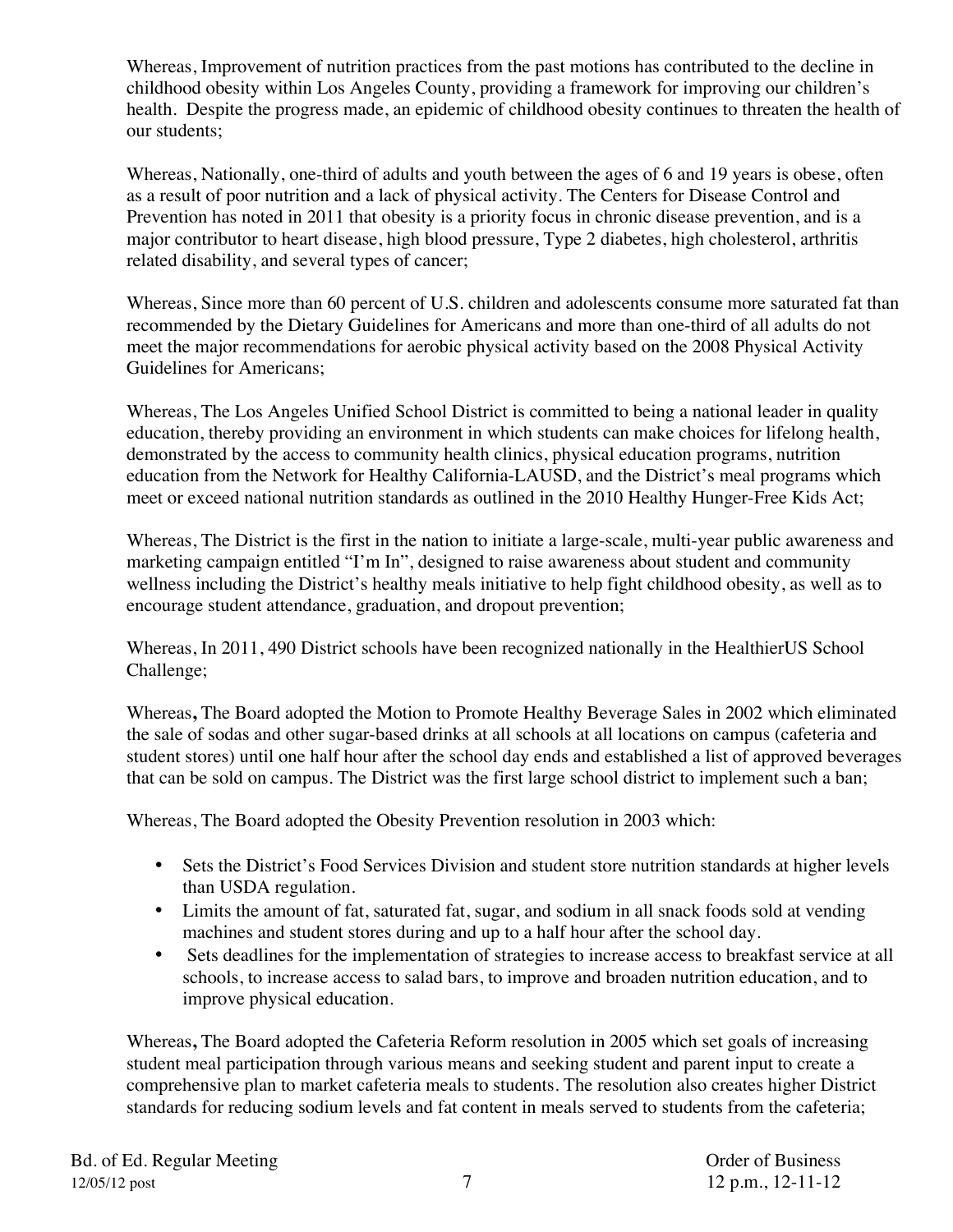Whereas**,** The United States Department of Agriculture has adopted new standards for nutrition setting benchmarks for sodium reduction, increased daily servings of fresh fruits and vegetables, and a cap on calorie intake through schools meals;

Whereas**,** Breakfast is often said to be the most important meal of the day, and research shows that students benefit from eating breakfast in two primary ways: first, students' overall dietary health is positively affected by breakfast consumption, particularly meals provided through the School Breakfast Program. Second, there is significant evidence of improvement in academic performance when students eat breakfast;

Whereas**,** More than 80 percent of the District's student enrollment is eligible for free or reduced price meals, and that it is recognized that the District's school meals may be the only opportunities to provide adequate nutrition for some students;

Whereas, Guidelines from several national organizations call for a minimum of 20 minutes of seat time for lunch and 10 minutes of seat time for breakfast served at school. The Board adopted the School Lunch Schedule resolution in 1990 calling on the Superintendent to ensure that the last child in line has no less than 20 minutes to eat. Currently, only 49 percent of elementary schools and 29 percent of high schools have the required time to eat; now, therefore, be it

Resolved, That the Governing Board of the Los Angeles Unified School District directs the Superintendent to report back to the Board in 6 months on adherence to this nutrition policy to ensure that all District departments and school sites uphold best practices for child nutrition and that every child at every school is afforded the same quality of healthy food environment at school. Specific actions steps needed to meet the policies are to be developed by the Superintendent and promulgated in a Food and Nutrition Policy Implementation Plan, and include increasing students' access to meals, improving student appeal and perception of the meal program, exceeding nutritional standards, connecting nutrition education with the cafeteria, meeting procurement criteria, and meeting accountability measures;

Resolved further, Access to meals: The District shall require that all school bell schedules allow every student at least 20 minutes to eat a school meal and to ensure a minimum of 70% meal participation of average daily attendance (ADA). The District shall also ensure that all schools serve breakfast through "Breakfast in the Classroom" or "After The Bell Breakfast" (Nutrition Break);

Resolved further, Improve Appeal of School Meals*:* The Food Services Division (FSD) will develop a student driven menu that not only exceeds nutritional quality, but that also appeals to students. Steps will be taken to solicit student feedback on the menu via surveys, focus groups, and taste tests;

Resolved further, Communications: The FSD will develop a comprehensive communications plan in cooperation with the Parent and Community Services Division, food services workers and community based organizations, which focuses on parent education and incorporates parent and student feedback on the meal program;

Resolved further, Good nutrition*:* The FSD will provide meals that meet and exceed the nutritional standards set forth by the Dietary Guidelines for Americans and the HealthierUS School Challenge – Gold Level of Distinction. The District will appoint a liaison to work with the County Department of Public Health and other appropriate stakeholders to create comprehensive requirements for the use of salad bars and school garden produce in order to facilitate these programs and maximize student consumption of fresh fruits and vegetables;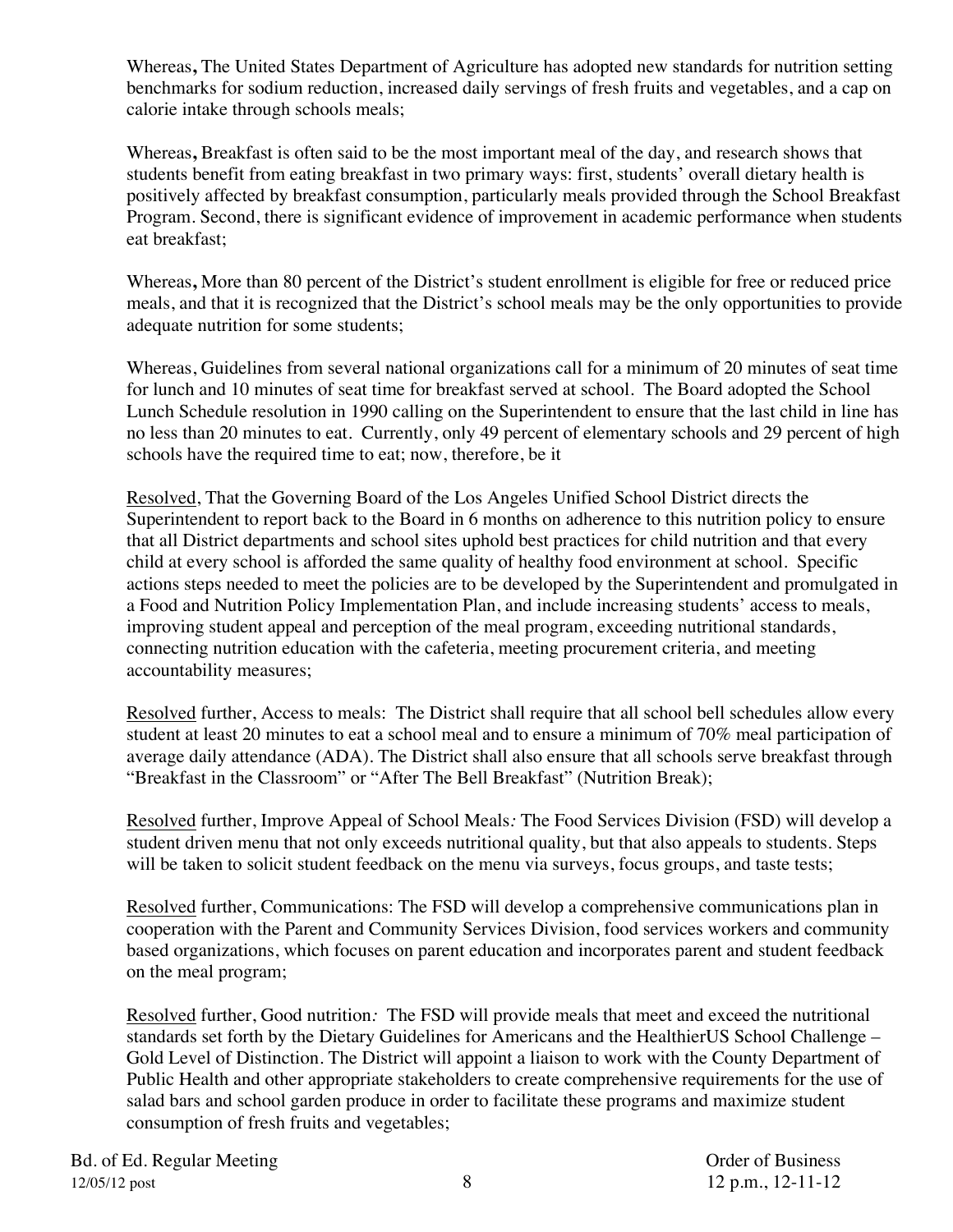Resolved further, Nutrition Education: The District will appoint a liaison between the FSD and the Office of Curriculum, Instruction, and School Support to develop a plan to incorporate nutrition education into the curriculum and linking what is taught in the classroom with what is being served in the cafeteria. All schools must display nutrition information on school meals and make information available to parents about the nutritional quality of school meals;

Resolved, Competitive Food Sales: The Board of Education directs the Superintendent to report back within 60 days on the financial impact of unauthorized food and beverage sales that compete with meals provided by the Food Services Division;

Resolved further, Procurement: The District will work with food services vendors to incorporate a minimum of 5% of locally grown, within 200 miles. Fruits and vegetables from small to mid-size farms, whenever possible and competitively priced; and, be it finally

Resolved, Monitoring: The District will convene a School Nutrition Committee composed of nutrition experts, community-based organizations, food services workers, parents and other appropriate partners who will annually evaluate and grade the District and individual school's adherence to this policy basis using a common metric, such as the one being used by Healthier US.

27. Ms. García - Supporting H.R. 5871 (Bass), The A PLUS Act, An Act to Amend the Family Educational Rights and Privacy Act (Noticed November 13, 2012)

Whereas, Over 11,605 foster youth are in the care of child welfare agencies that are served by the Los Angeles Unified School District;

Whereas, Foster youth face multiple hurdles in receiving support services and are faced with having to move to multiple locations over many years;

Whereas, Child welfare agencies experience delays in obtaining access to the educational records of students in the child welfare system, leading to inadequate living and school placement decisions;

Whereas, The existing language in the Family Educational Rights and Privacy Act (FERPA) restricts access to student records by child welfare agencies;

Whereas, Failure to access the educational records of students has resulted in delays in providing appropriate educational services to meet the student's needs, the repetition of courses, missed days of instruction in proper courses due to delays in transferring records, and delayed graduations;

Whereas, There is a shared interest in ensuring greater coordination between the District and child welfare agencies to assist in enrolling and serving students at our school sites;

Whereas, H.R. 5871 was introduced by Congress Member Karen Bass to amend the Family Educational Rights and Privacy Act to allow child welfare agencies to access student records for children in their care;

Whereas, H.R. 5871(Bass) will provide foster children and youth with greater continuity in education and allow schools to place them in the appropriate classes to ensure that they are given the best chance to succeed academically and are given the same educational opportunities that all children and youth should have;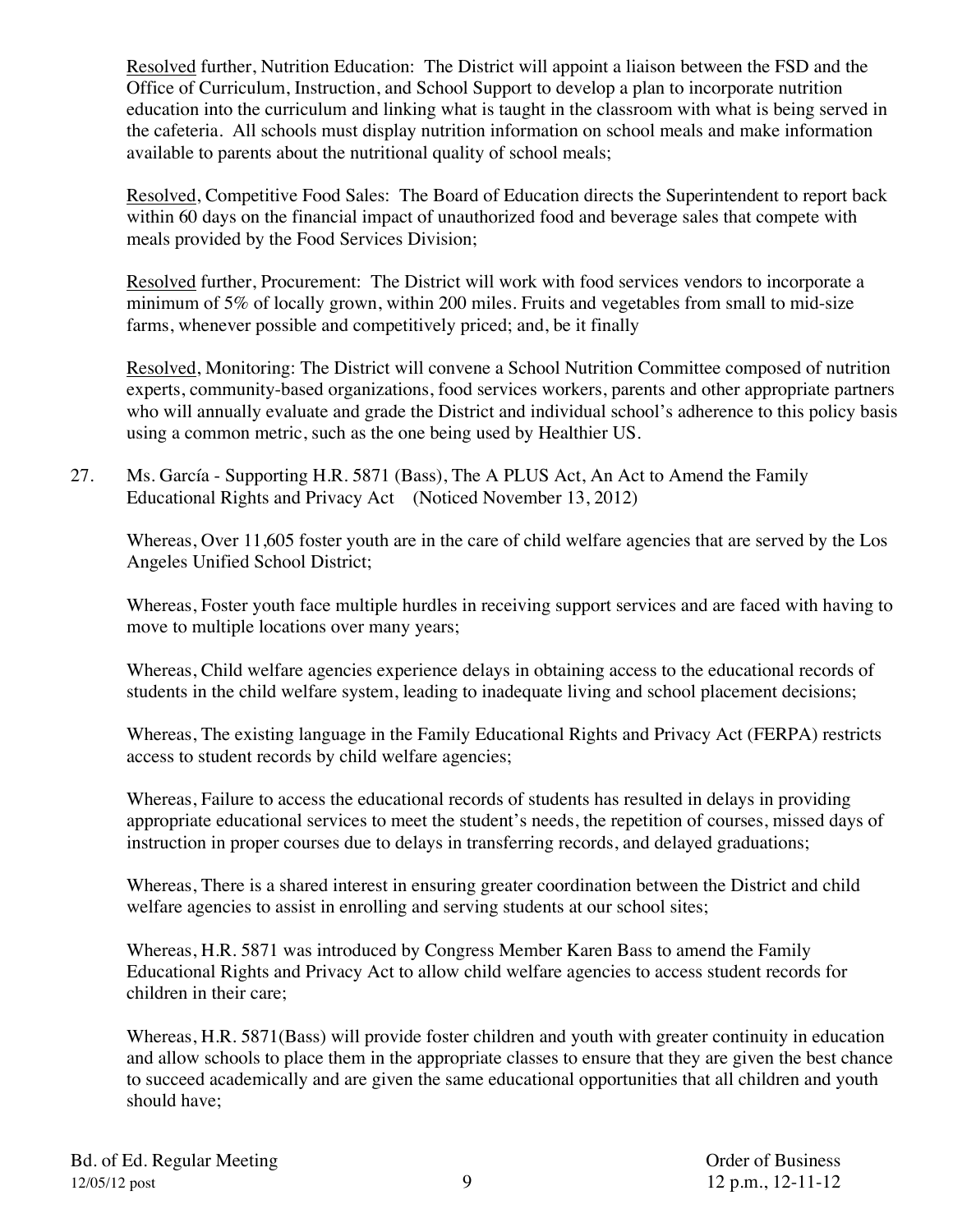Whereas, Child welfare agencies will be able to conduct studies to better understand the unique educational needs of children in foster care and identify policies and practices to support positive educational outcomes;

Whereas, Child welfare agencies will be able to access educational records in a timely fashion to ensure children in their care are immediately and appropriately enrolled in school and receive the supports needed;

Whereas, The issue of accessing student records is a broader issue that also impacts important welfare services and educational support services provided to homeless youth; and

Whereas, Congress should also seek to modify FERPA to provide access for agencies serving our homeless youth and help close the achievement gap between children in foster care and their peers; now, therefore, be it

Resolved, That the Governing Board of the Los Angeles Unified School District supports and urges Congress to pass H.R. 5871 (Bass), the A Plus Act to allow child welfare agencies immediate access to educational records.

28. Ms. García, Ms. Galatzan, Ms. Martinez - Resolution to Affirm the District's Responsibility to Keep Students Safe and Renew the Call to Legislators for Action to Change "The Lengthy, Expensive Dismissal Process Required by State Law" (Noticed December 4, 2012)

Whereas, The mission of the Los Angeles Unified School District is to provide every student with a high-quality education so that every student graduates college-prepared and career ready;

Whereas, The District is committed to ensuring a safe learning environment and must take all measures to protect children in and out of the classroom;

Whereas, Any instance of child abuse is unacceptable;

Whereas, The core values of the District are: 1) that the most important responsibility of all District employees is the safety of our students; 2) that no person who presents a recognized threat to the physical or emotional health of students will knowingly be allowed to come into contact with children in our care; and, 3) that in balancing the safety of our students against the rights of adults, children will always come first;

Whereas, While the Governing Board of the Los Angeles Unified School District recognizes that the overwhelming majority of District employees are competent and caring professionals committed to the safety and academic success of all students, no accommodation or protection can be extended to any employee who preys on our children and violates the trust between the student and the adult;

Whereas, The District stands with children and families against abuse of trust, violation of law and any behavior that compromises the well being of children;

Whereas, Over the years the District has repeatedly confronted and combated egregious acts of misconduct by responding through efforts that address the abuse of children;

Whereas, In light of the gross violation of public trust, the Superintendent directed staff to conduct a comprehensive review of District procedures and protocols regarding legally required reporting to the Commission on Teacher Credentialing (CTC);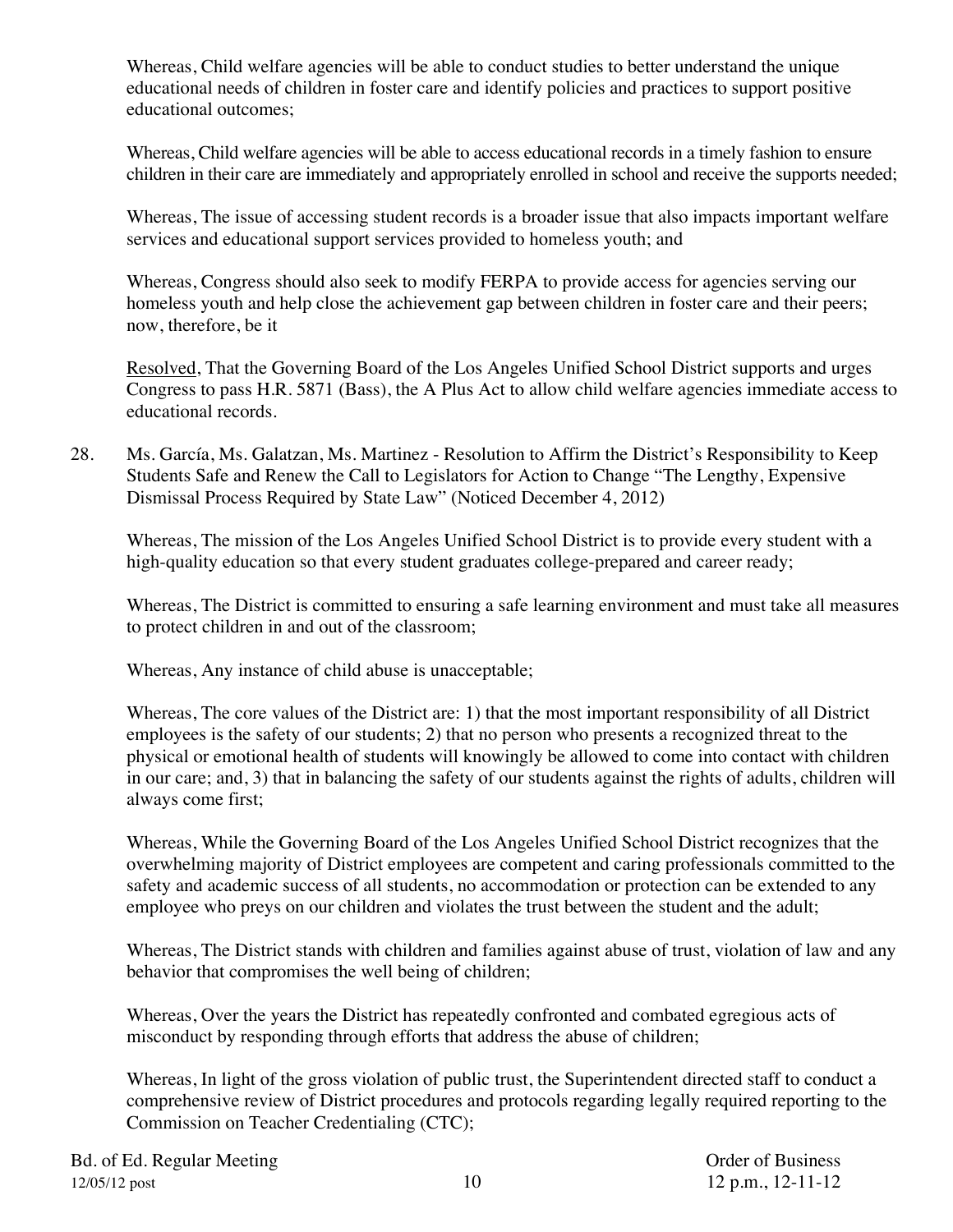Whereas, To assure maximum student safety, all cases of misconduct that met CTC reporting criteria for the last four years were reported and re-reported;

Whereas, The District continues its efforts to review and revise policies and practices that make every school, a safe school;

Whereas, On March 13, 2012, the Board called on the Superintendent to continue to develop and to finalize, in collaboration with all relevant law enforcement agencies and the Independent Commission, a uniform notification process for all complaints of inappropriate employee to student conduct;

Whereas, The District implemented its new parent notification policy to inform parents and guardians of alleged employee misconduct after 72 hours unless otherwise advised by law enforcement agencies;

Whereas, The Bureau of State Audits issued a report titled "Los Angeles Unified School District: It Could Do More to Improve Its Handling of Child Abuse Allegations";

Whereas, The Report contains recommendations on improving the District's protocol and procedures in addressing matters when a student's safety has been compromised;

Whereas, The California Education Code, is an important factor to strengthening the safety and security of children in our classrooms;

Whereas, In 2009 and 2012, the Board approved resolutions calling on the California Legislature to make numerous changes to the permanent employee dismissal process when it pertained to a violation on student safety;

Whereas, To date, the California State Legislature has failed to approve legislation that would enable local school districts, including the District, to provide a prompter response and resolution to cases of egregious misconduct; now, therefore, be it

Resolved, That the Governing Board of the Los Angeles Unified School District reaffirms its commitment to ending child abuse;

Resolved further, That the Board has confidence in the Superintendent to implement additional measures, including the recommendations in the Report, to prevent, respond to, and report cases of child abuse; and, be it finally

Resolved, That the Board demands that the California State Legislature immediately introduce legislation that will enable local school districts an expeditious process for dismissing school employees found responsible in cases of egregious misconduct and violation of public trust.

## **Board Member Resolutions for Initial Announcement**

29. Ms. García – Celebration of Black History Month (For Action January 15, 2013)

Whereas**,** Black History Month is a national tradition originally established in 1976 in response to the inadequate and oftentimes biased depiction of black history and African American communities in history books and schools curricula of the era;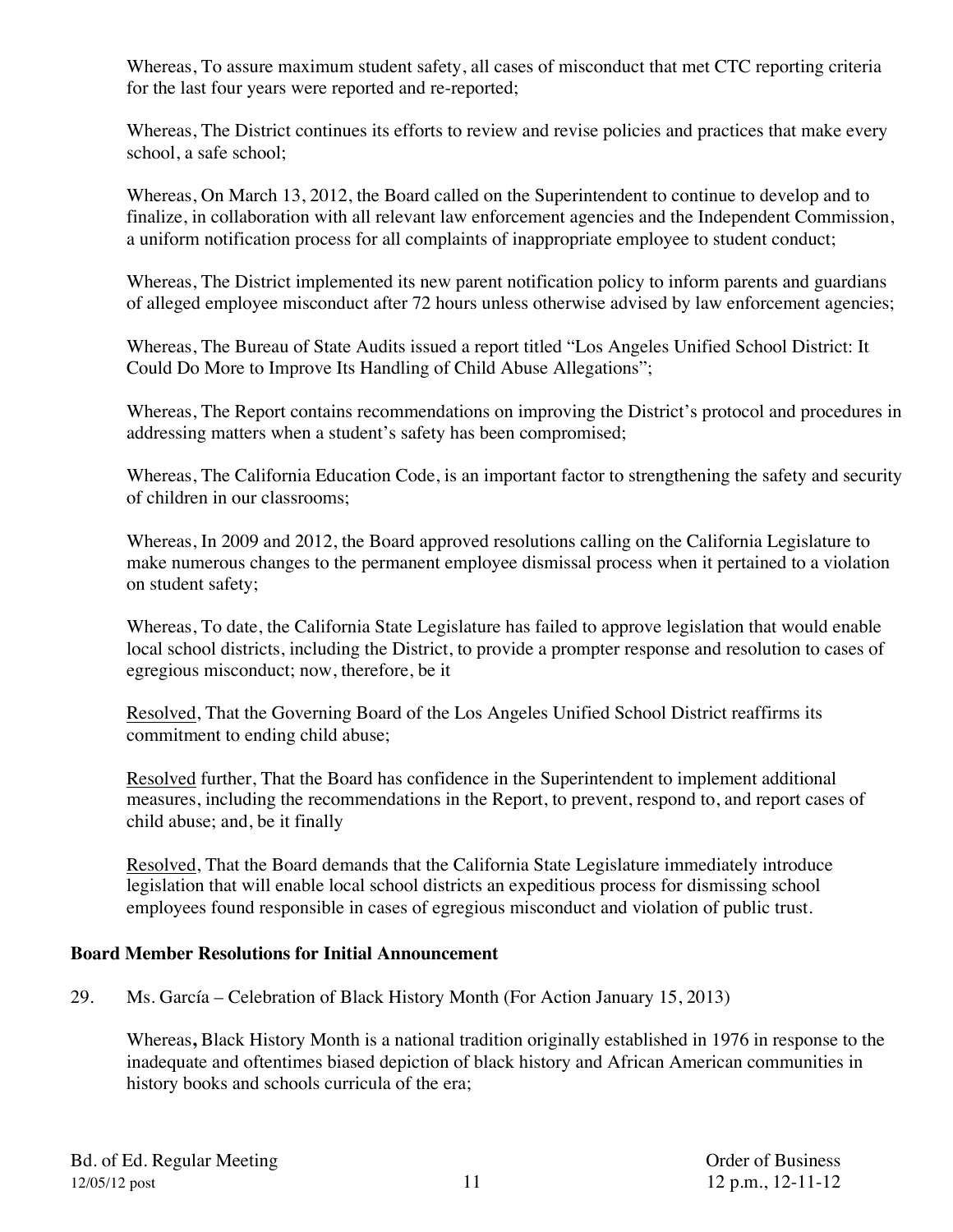Whereas**,** The Governing Board of the Los Angeles Unified School District stated that the academic performance of African American students demands urgent action by the Los Angeles Unified School District;

Whereas**,** Current research supports the effectiveness of a culturally relevant educational approach to engaging and motivating higher academic performance in low-achieving students;

Whereas**,** Black History Month is a vehicle to promote cultural relevance in our schools and offers an excellent opportunity to focus the energy, attention, commitment, and action of the entire educational community on closing the achievement gap for African American students; and

Whereas**,** Black History Month is an opportunity for all students in the District to enrich their educational experience and to deepen their understanding of American history, as well as celebrate the contributions of African Americans; now, therefore, be it

Resolved, That the Governing Board of the Los Angeles Unified School District recognizes February as Black History Month; and, be it finally

Resolved, That the Superintendent will work with all schools of the Los Angeles Unified School District to recognize and celebrate Black History Month through culturally relevant activities and through in-depth discussions of historically relevant topics.

#### **Correspondence and Petitions**

30. Report of Correspondence including Williams/Valenzuela Settlement Uniform Complaint – Quarterly Report Summary **PUBLIC HEARING**

## **Public Hearings**

- 31. Resolution of Intention to Sell Exempt Surplus Land Parcels at South Region High School No. 9
- 32. Charter for Alliance College-Ready Middle Academy #8 Consideration of the level of support for a charter petition requesting a 5-year term to serve 450 students in grades 6-8 with a proposed location of East Los Angeles/City of Commerce.

Charter for Alliance College-Ready Middle Academy #9 Consideration of the level of support for a charter petition requesting a 5-year term to serve 450 students in grades 6-8 with a proposed location in the 90011 zip code area of Los Angeles.

Charter for Alliance College-Ready Middle Academy #10 Consideration of the level of support for a charter petition requesting a 5-year term to serve 450 students in grades 6-8 with a proposed location of the City of Oakwood.

Charter for Alliance College-Ready Middle Academy #12 Consideration of the level of support for a charter petition requesting a 5-year term to serve 450 students in grades 6-8 with a proposed location of the City of Carson.

Charter for Aspire - Junior Collegiate Academy Consideration of the level of support for a charter petition requesting a 5-year term to serve 296 students in grades K-5 with a proposed location of the City of Huntington Park.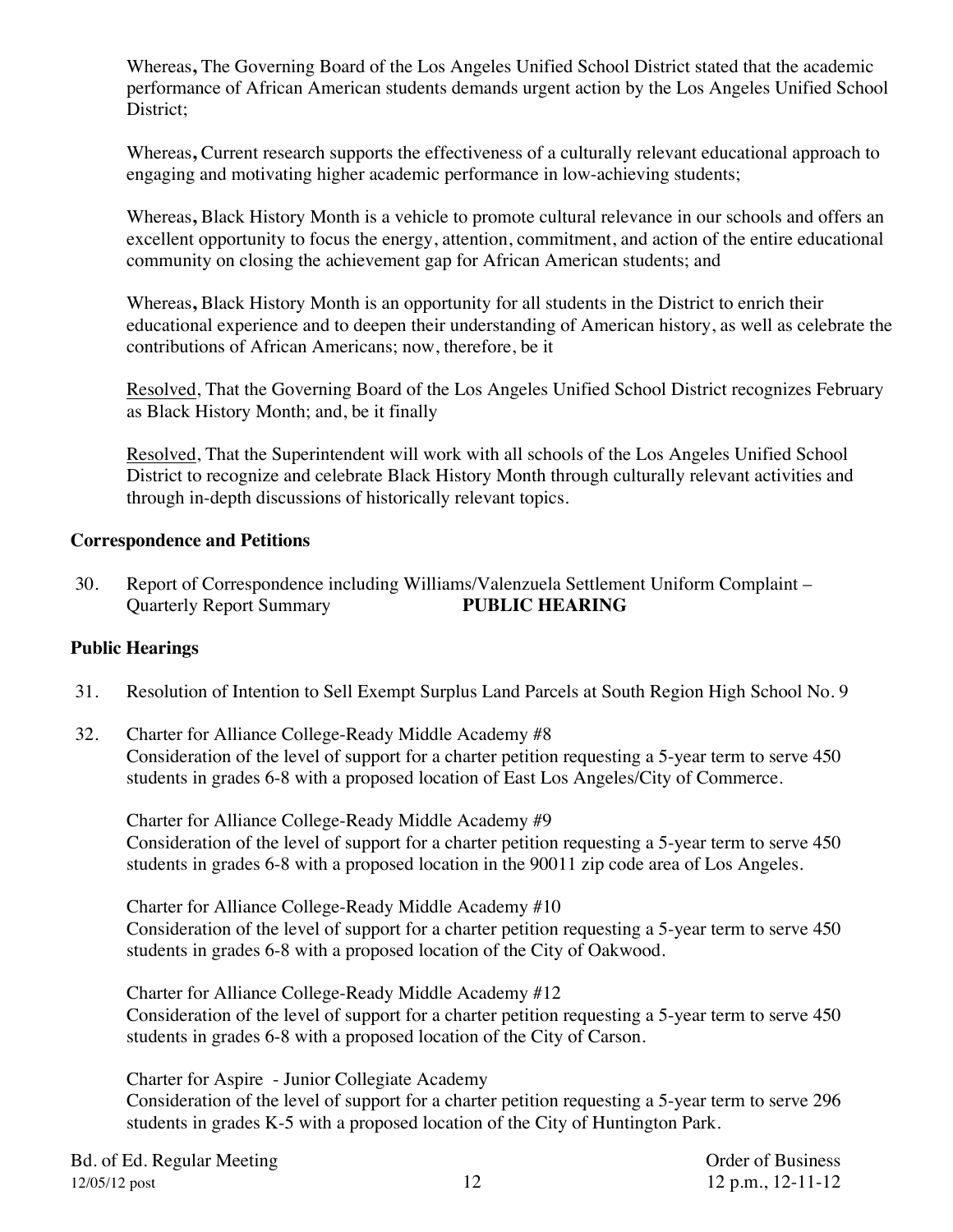Charter for Aspire - Titan Academy

Consideration of the level of support for a charter petition requesting a 5-year term to serve 298 students in grades K-5 with a proposed location of the City of Huntington Park.

Charter for Pathways Community School

Consideration of the level of support for a charter petition requesting a 5-year term to serve 600 students in grades 9-12 with a proposed location of the Florence-Graham area of Los Angeles.

> (Petitions are available for public inspection at the Security Desk on the first floor of the Administrative Headquarters, and at http://laschoolboard.org/charterpetitions.)

## **Approval of Minutes**

33. 9 a.m., Regular Closed Session, November 13, 2012

#### **Public Comment**

#### **Announcements**

34. Adoption of Regular Board Meetings Schedule (January – June 2013)

#### **Board Member Resolutions For Action (Continued)**

35. Dr. Vladovic, Mr. Kayser, Ms. LaMotte - Amendment to Delegation of Authority for Grant Applications (Noticed December 11, 2012 at 9am)

Whereas, The Los Angeles Unified School District must be aggressive about seeking additional funding in most every area of education, including support for adult education, sports, health, afterschool and before school programs, the arts, pre-kindergarten, etc.;

Whereas, Grants are a logical place to look for funds, though they are often mistakenly perceived as free money, but in reality, most grants come with many strings attached, including, but not limited to, required matching funds, an extensive drain on staff time, additional auditing procedures, and/or a commitment to hire new staff members; and

Whereas, As the duly elected policy making body at the District, it is the Governing Board of the Los Angeles Unified School District's responsibility alone, to commit the District to major policy and budget decisions; now, therefore, be it

Resolved, That any grant application over \$750,000 be approved by the Governing Board of the Los Angeles Unified School District prior to its submission.

36. Dr. Vladovic, Ms. LaMotte, Mr. Kayser - A Resolution to Support School Health Centers (Noticed December 11, 2012 at 9am)

Whereas, Healthy students are more likely to attend school and perform better in class, and because poor health contributes significantly to lower academic performance, truancy, and rising school dropout rates;

Whereas, The Los Angeles County Education Foundation (LACEF) believes that students' success in the classroom is intrinsically tied to their physical health and mental well being;

Bd. of Ed. Regular Meeting Communication Communication Communication Communication Communication Communication 12/05/12 post 13 12 p.m., 12-11-12